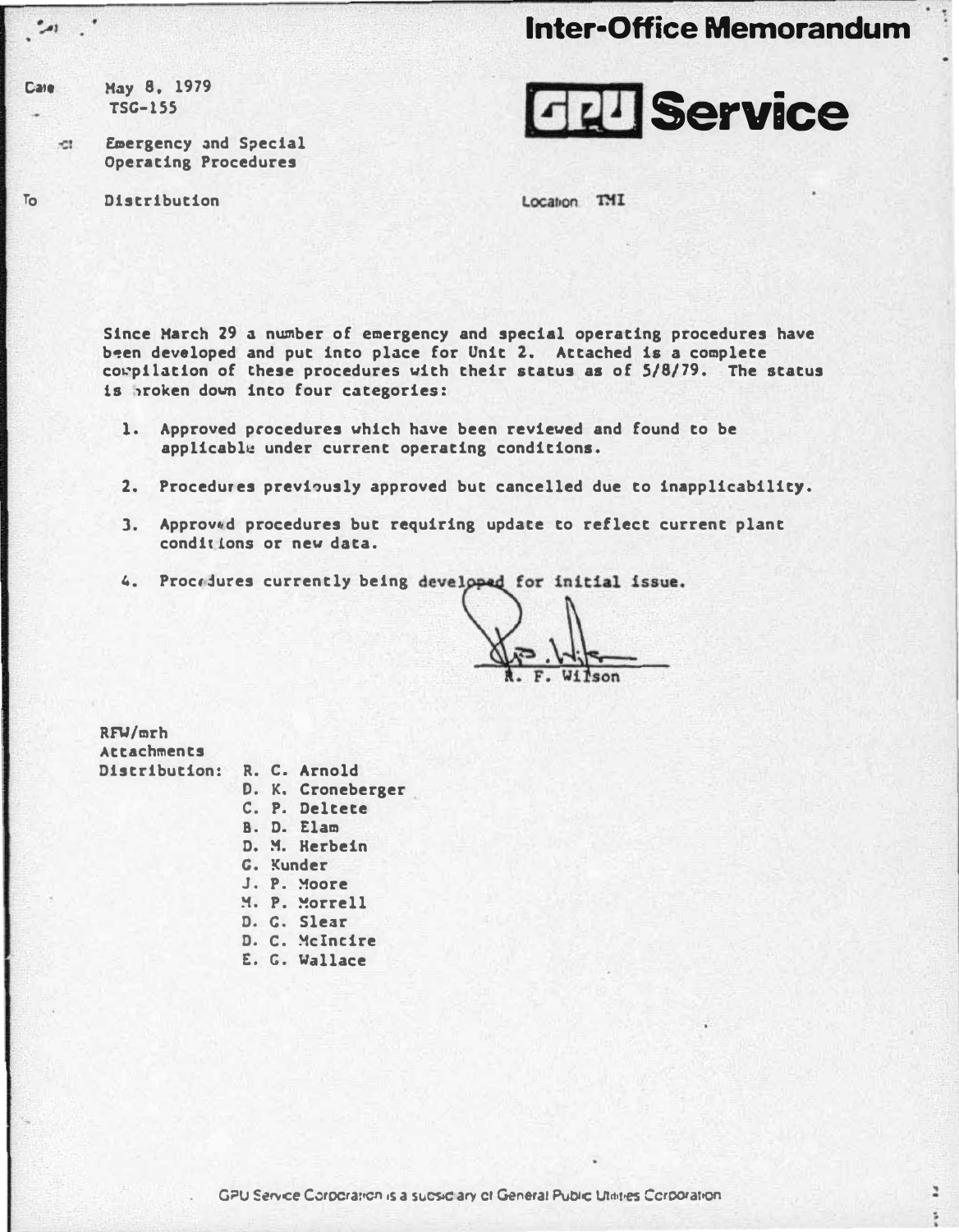1

÷,  $\frac{1}{2}$ 

### APPROVED PROCEDURES WHICH HAVE BEEN REVIEWED AND FOUND TO BE APPLICABLE UNDER CURRENT OPERATING CONDITIONS

 $E_{P-5}$ ,  $\kappa$ ev.  $1 -$  Los of Letdown

EP-12, Rev. 0- Loss of Instrumentation for RCS· Pressure

EP's

| $EP-13$ , Rev. $0 -$ | Loss of Inst. for RCS Temperature                                             |
|----------------------|-------------------------------------------------------------------------------|
|                      | EP-19, Rev. 1 - RC-V2 Stuck Closed                                            |
|                      | $EP-20$ , Rev. 1 - RC-V137 Stuck Closed                                       |
|                      | EP-22, Rev. 1 - Loss of Pzr. Temp. Indication                                 |
|                      | EP-23, Rev. 0 - Loss of OTSG Pressure Indication                              |
|                      | EP-24, Rev. 0 - Responses to H, Recombiner Alarms                             |
|                      | EP-26, Rev. 0 - Action on RB Pressure Less than - 2 psig                      |
|                      | EP-34, Rev. 1 - Loss of Nat. Circulation                                      |
|                      |                                                                               |
|                      | SOP's (Z Procedures)                                                          |
|                      | 2-1, Rev. 0 - Procedure for CF System Isolation Valve Prevent Close Interlock |
|                      | 2-2, Rev. 2 - Discharge of WDG-T 1A(B) to Rx Bldg.                            |
|                      | 2-3, Rev. 0 - Moveable Incore Detector Insertion/Withdrawal                   |
|                      | 2-4, Rev. 0 - Transfer of RCBT from TMI-2 to RCBT TMI-1                       |
|                      | 2-5, Rev. 1 - Sample WDG T-1B                                                 |
|                      | 2-6, Rev. 0 - Pressurizer Degas Procedure                                     |
|                      |                                                                               |
|                      | 2-7, Rev. 0 - Procedure for Leak Checking Recombiner Flanges                  |
|                      | 2-8, Rev. 0 - W-G System Troubleshooting                                      |
|                      | $2-9$ , Rev. $3 -$ Sampling $MJ-T-1$                                          |
| $2-10$ , Rev. 3      | - Venting MU Tank Gas Space to Vent Header                                    |
|                      | 2-11, Rev. 0 - Procedure for Leak Checking Spare Recombiner Flanges           |
| $2-12$ , Rev. 2      | - H, Recombiner Operation                                                     |
|                      | 2-19, Rev. 0 - Réplacement of HPR-219 and HPR-228 Filters                     |
|                      | 2-20, Rev. 0 - Reactor Building H, Sampling                                   |
|                      | 2-29, Rev. 0 - Filling Boric Acid Mix Tank                                    |
|                      | 2-30, Rev. 0 - Functional Test of Standby RCP's                               |
|                      | 2-31, Rev. 0 - Installation of Jog Control for DH-V4 A/B                      |
|                      | 2-32, Rev. 3 - Venting Make-Up Tank to RB                                     |
| $2 - 33$ , Rev. 0    | - Water Sump Discharges to Ind. Waste Treatment & Filter System               |
|                      | 2-34, Rev. 0 - Alternate Filling of the NaOH Tank                             |
|                      | 2-35, Rev. 0 - Waste Gas Decay Tank Pressure Remote Indication                |
|                      | 2-36, Rev. 1 - Incore Thermocouple Noise                                      |
|                      | 2-37, Rev. 1 - Alternate Pzr. Level Indication Gauge Installation             |
| $2-44.$ Rev. 1       | - Incore Instrumentation                                                      |
|                      | 2-46, Rev. 0 - Sewage Disposal                                                |
| $2-50$ , Rev. 7      | - Test of Alternate Pressurizer Level                                         |
| $2-51.$ Rev. 2       | - Liquid Release from TMI                                                     |
| $2-53$ , Rev. 0      | - Reduction of Iodine Levels in Aux. Bldg. NaOH & Thio. Sol.                  |
| $2-54$ , Rev. 0      | - Increase Letdown Flow by Throttling ICCW Flow                               |
| $2-56$ , Rev. 0 -    | Jog Control for IC-VLA/B                                                      |
| $2-57$ , Rev. 3      | - Pressure Reduction during DeGas                                             |
|                      | 2-59, Rev. 0 - Transferring Secondary Water to Unit #1                        |
|                      | $2-61$ , Rev. $0 -$ Jog Control for RC-V2                                     |
|                      |                                                                               |
|                      | $2-64$ , Rev. O - NR-V51A/B Jog Control                                       |
|                      | 2-65, Rev. 0 - Liquid Rad-Mon. Calibration                                    |
|                      | 2-66, Rev. O - Rad. Mon. Calib. G-M Tube Area Monitors                        |
|                      |                                                                               |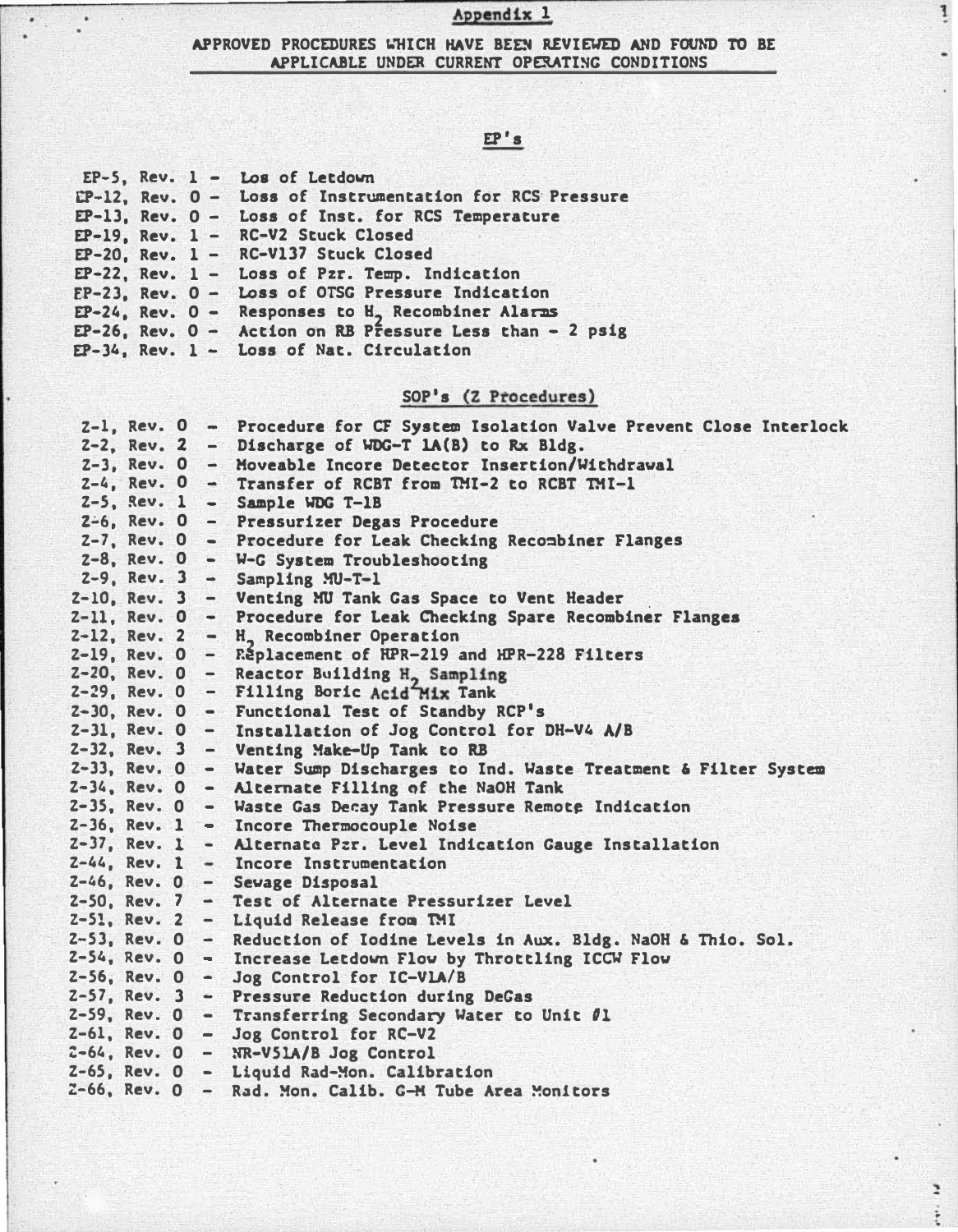<sup>A</sup>pproved Procedures Found to be Applicable

SOP's (Cont.)

 $2^{\degree}$ 

• ....

ž,

×

|  |  | Z-67, Rev. 0 - Atmos. Rad. Mon. Calib.                                                                                     |
|--|--|----------------------------------------------------------------------------------------------------------------------------|
|  |  | 2-68, Rev. 0 - Incore Instr-Computer Input Mod.                                                                            |
|  |  | 2-69, Rev. 2 - Transfer of Misc. Waste to RCBT                                                                             |
|  |  | 2-70, Rev. 2 - RCS Sampling Manual                                                                                         |
|  |  | Z-73, Rev. 0 - Alternate OTSG Level Indication                                                                             |
|  |  |                                                                                                                            |
|  |  | $2-75$ , Rev. 0 - Increase Letdown Flow by Raising Letdown Cooler Temp $\delta$ .<br>Bypassing Letdown Purification Demin. |
|  |  | Z-76, Rev. 0 - WDL-P-15A Press. Switch and Control SW. Bypass                                                              |
|  |  | $Z-77$ , Rev. 0 - Repack or Add Packing to RR-PlA/B/C/D                                                                    |
|  |  | 2-80, Rev. 1 - PZR Heater Cable Dryout                                                                                     |
|  |  | Z-81, Rev. 0 - Chemical and Radiochemical Sampling and Analysis Proced.                                                    |
|  |  | Z-82, Rev. 0 - Alternate PZR Level Hydrotest                                                                               |
|  |  | 2-84, Rev. 0 - Installation of Temporary Isolation Transformers for Selected<br><b>PZR Heaters</b>                         |
|  |  | Z-86, Rev. 0 - Transfer of MWHT to Concentrate Waste Tank                                                                  |
|  |  | 2-88, Rev. 0 - Power Range UIC Current Measurement                                                                         |
|  |  | Z-89, Rev. 1 - Operation of Vacuum Pump Discharge Filter                                                                   |
|  |  | Z-90, Rev. 0 - Fuel Handling Bldg. Roll Door Opening                                                                       |
|  |  | 2-93, Rev. 1 - RB Sump Level Measurement                                                                                   |
|  |  | 2-95, Rev. 2 - RCS Sampling for Toal Gas (Manual)                                                                          |
|  |  | 2-96, Rev. 0 - Thermocouple Indication/Recording in Control Room                                                           |
|  |  | $Z-98$ , Rev. 0 - Aux. Bldg. Exhaust Filter(s) Changeout                                                                   |
|  |  | Z-99, Rev. 0 - Transfer of Unit II WDL-T-8 A/B to Neutralizer Feed Tank                                                    |
|  |  | Z-104, Rev. 0 - Low Range T <sub>u</sub> RC Outlet Indication                                                              |
|  |  | $Z-107$ , Rev. $0 - Test$ Method <sup>n</sup> #2 for Alternate PZR LVL.                                                    |
|  |  | Z-109, Rev. 0 - Eberline Stack Monitor Data Collection                                                                     |
|  |  | Z-111, Rev. O - Installation/Hydro Testing/Operation of FW System Bypass                                                   |
|  |  |                                                                                                                            |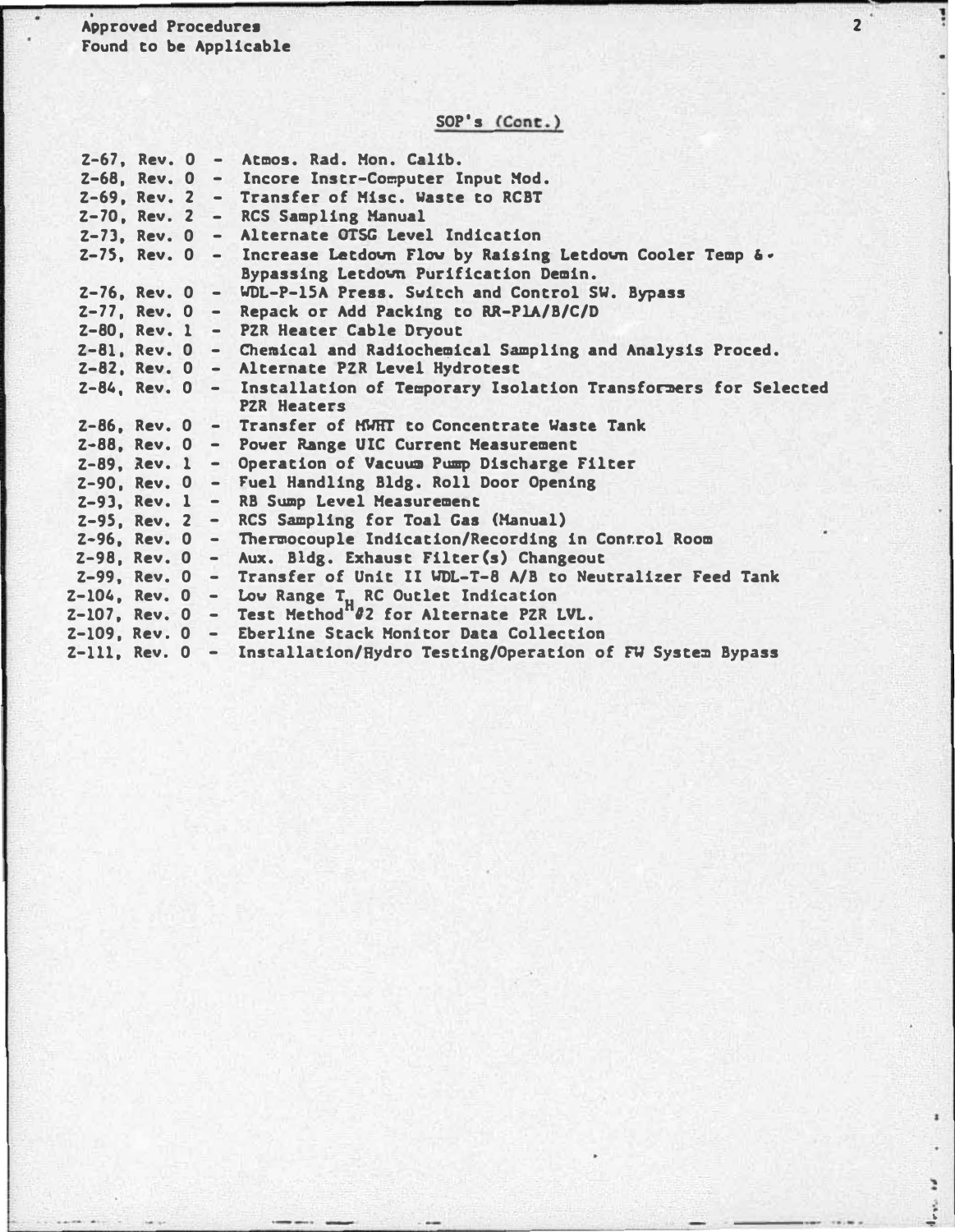1

 $\overline{\phantom{a}}$ 

F ratio

### PROCEDURES PREVIOUSLY APPROVED BUT CANCELLED DUE TO INAPPLICABILITY

# $\cdot$  EP's

EP-1, Rev. 0 - Loss of RCP-lA  $EP-2$ , Rev.  $0 - Loss$  of RCP-1A & 2A EP-3, Rev. 0 - Loss of all RCP's; Go to Natural Circulation EP-4, Rev. 0 - Loss of all RCP's and No Natural Circulation. Go to HPI EP-14, Rev. 0 - Loss of RCS Flow Indication

### $SOP's$

|  | Z-45, Rev. 0 - Emergency Power Feed for Valves RC-V2 and RC-V137      |
|--|-----------------------------------------------------------------------|
|  | $2-49$ , Rev. $0 -$ Excore Detector Noise Analysis & Measurement      |
|  | 2-62. Rev. 0 - Alternate PZR Level Hydro Test                         |
|  | 2-78, Rev. 0 - Blowdown of Misc. Waste Storage Tank Level Transmitter |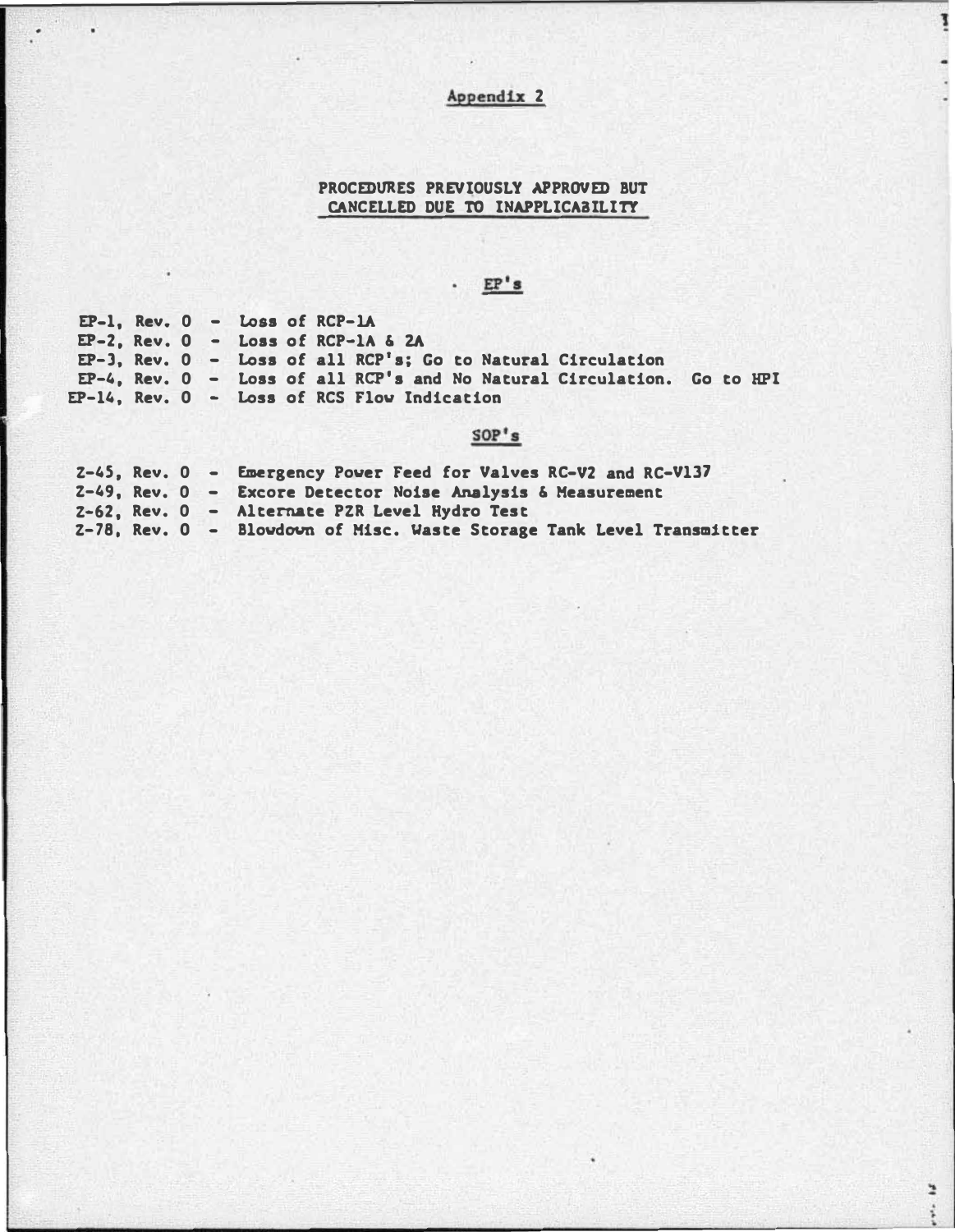$\ddot{.}$ 

 $\ddot{z}$  $\ddot{\ast}$ 

#### APPROVED **CURREYT** PROCEDURES BUT REQUIRING UPDATE TO REFLECT PLANT CONDITIONS OR NEll DATA

# $E^{\dagger}$ s

|  |  | $EP-6$ , Rev. 1 - RCP Seal Failure                  |  |
|--|--|-----------------------------------------------------|--|
|  |  | $EP-7$ . Rev. 2 - Loss of Offsite Power             |  |
|  |  | EP-21, Rev. 5 - Total Loss of Pzr. Level Indication |  |
|  |  | EP-29, Rev. 0 - Loss of Condenser Vacuum            |  |

 $\blacksquare$  .

### SOP's

|  |  | $2-48$ , Rev. 1 - Cond. Pump Flow Test through the Emergency F.P. |  |
|--|--|-------------------------------------------------------------------|--|
|  |  | Z-63, Rev. 0 - Control of RCS Press. with Solid PZR               |  |

For all above procedures, the next higher revision number has been vr�tten and is in review circuit.